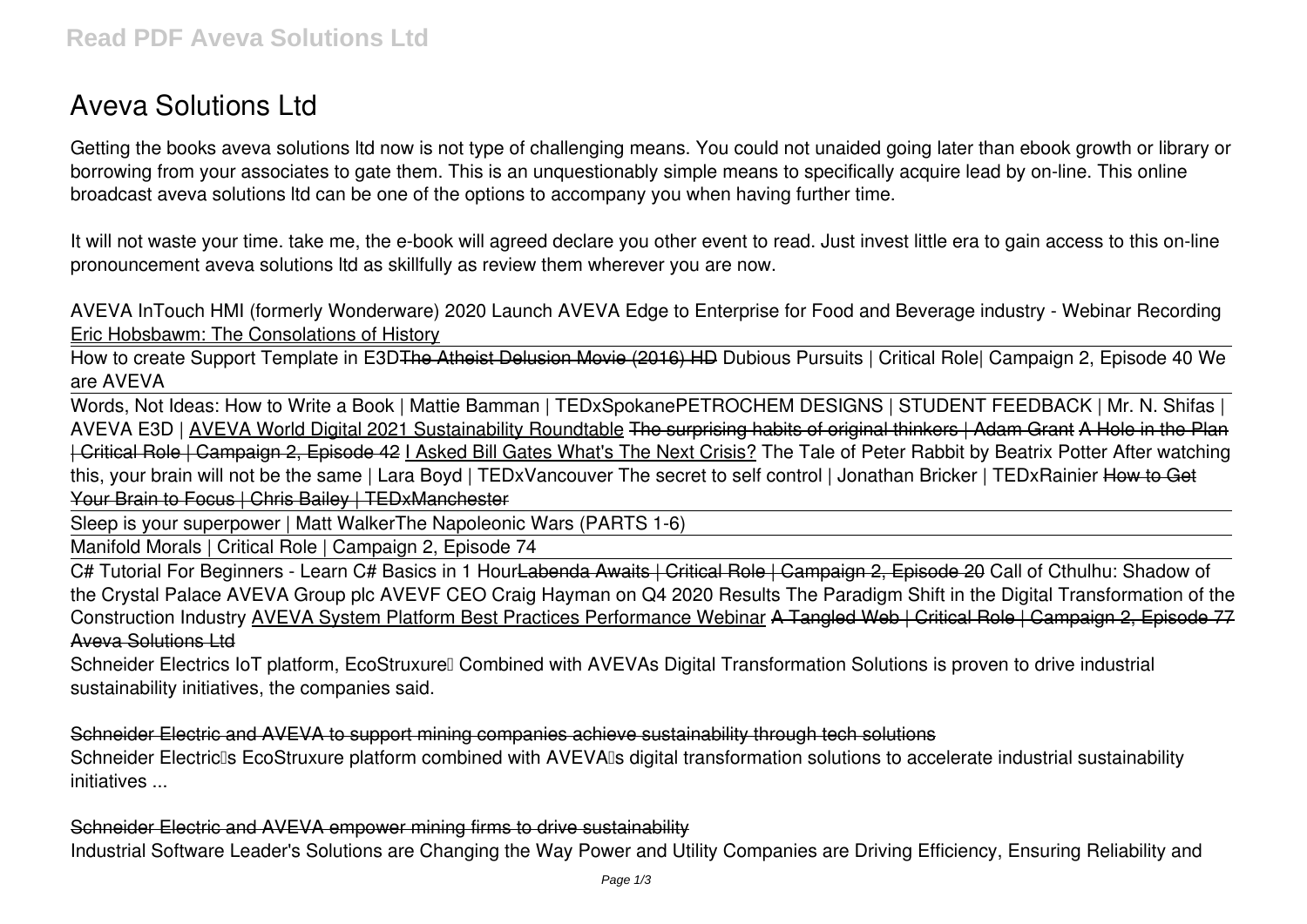Building Agility to Serve Customers Better and Capture New ...

## AVEVA supports the power and utility industry in drive to digital transformation

Schneider Electric and AVEVA have announced that their combined technology offerings are supporting the sustainability initiatives of mining companies.

## Schneider Electric and AVEVA accelerate focus on sustainability

Provencher adds that the combination of Schneider Electric<sup>'</sup>s energy management solutions, automation systems and services and AVEVA<sup>®</sup>s digital mining transformation solutions, enable customers ...

## Schneider Electric, AVEVA partner to help customers improve their sustainability

According to the IDC Technology Spotlight, Schneider Electric<sup>®</sup>s EcoStruxure platform combined with AVEVA<sup>®</sup>s digital mining and metals transformation solutions ... far been limited by legacy ...

## World<sup>n</sup>s most sustainable company, software innovator team on tech support for greener mining

Schneider Electric's EcoStruxure<sup>[]</sup> Platform Combined with AVEVA's Digital Transformation Solutions Proven to Drive ... the mining industry has thus far been limited by legacy infrastructure ...

## Mining and Metals Companies Accelerate Focus on Sustainability

British industrial software firm Aveva reported a 10% jump in April-May revenue on Thursday and laid out new five-year targets, including... SEOUL (Reuters) -South Korea's SK Innovation Co Ltd ...

## Putin signs law forcing foreign social media giants to open Russian offices

Schneider Electric's EcoStruxure<sup>[]</sup> Platform Combined with AVEVA's Digital Transformation Solutions Proven to Drive Industrial ... the mining industry has thus far been limited by legacy infrastructure, ...

## Mining and Metals Companies Accelerate Focus on Sustainability

"Although the benefits of digital transformation are crystal clear, the mining industry has thus far been limited ... management solutions, automation systems and services, and AVEVA's Digital ...

## Mining and Metals Companies Accelerate Focus on Sustainability

Schneider Electric's EcoStruxure<sup>[]</sup> Platform Combined with AVEVA's Digital Transformation Solutions Proven to Drive Industrial Sustainability Initiatives MISSISSAUGA, ON, July 16, 2021 /CNW ...